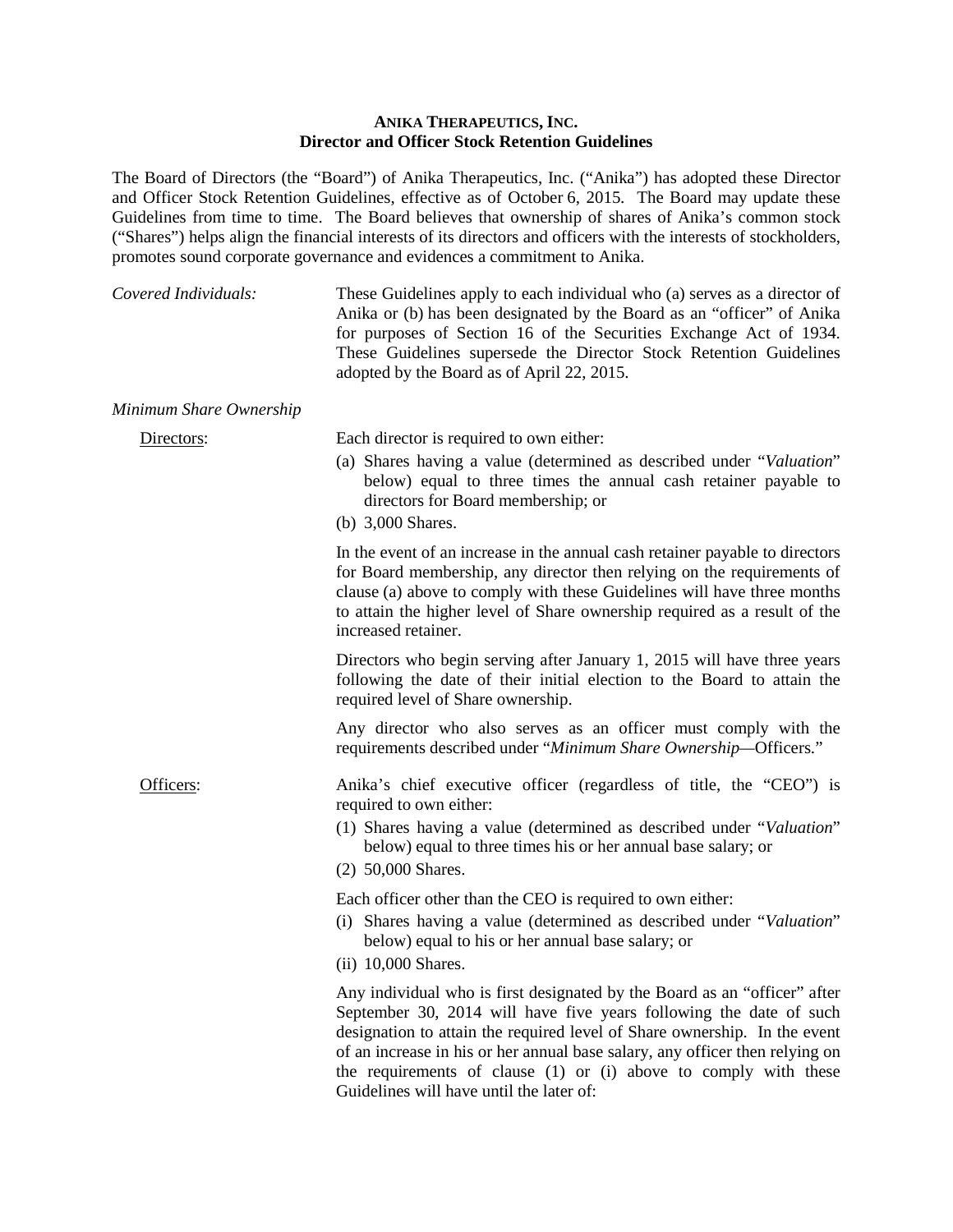- the first anniversary of the effective date of the base salary increase and
- with respect to an individual who is first designated by the Board as an "officer" after September 30, 2014, the fifth anniversary of the date of such designation

to attain the higher level of Share ownership required as a result of the base salary increase.

Any officer who initially is not the CEO but who subsequently becomes the CEO (other than on an interim basis) will have until the later of:

- the third anniversary of the date of such promotion and
- with respect to an individual who is first designated by the Board as an "officer" after September 30, 2014, the fifth anniversary of the date of such designation

to attain the higher level of Share ownership required as a result of becoming the CEO, *provided* that, pending such attainment, such officer shall continue to comply with the requirements applicable to an officer who is not the CEO.

*Shares Counted:* Shares owned by a director or officer for purposes of these Guidelines include Shares held by any member of the director's or officer's immediate family living in the same household and Shares held in trust for the director or officer or for any member of the director's or officer's immediate family living in the same household.

> For purposes of these Guidelines, "Equity-Settled SARs" means stock appreciation rights granted by Anika to a director or officer that must be, or at the option of the director or officer may be, settled or paid in Shares and "Market Price" means, with respect to a specified date, the closing price of Shares on the NASDAQ Global Select Market (or such other market on which the Shares are then principally listed) on the trading day immediately preceding such specified date.

> The following types of equity instruments will count in determining Share ownership for purposes of these Guidelines:

- unrestricted Shares:
- restricted Shares, restricted deferred stock units and similar instruments, in each case to the extent vested; and
- Equity-Settled SARs and stock options, in each case to the extent vested and subject to an exercise price less than the Market Price.

The following equity instruments will not count in determining Share ownership:

- restricted Shares, restricted deferred stock units and similar instruments that have not vested;
- stock appreciation rights other than Equity-Settled SARS; and
- Equity-Settled SARS or stock options that have not vested or that have an exercise price equal to, or greater than, the Market Price.

*Valuation:* The value of Shares held on a specified date shall be determined as follows: